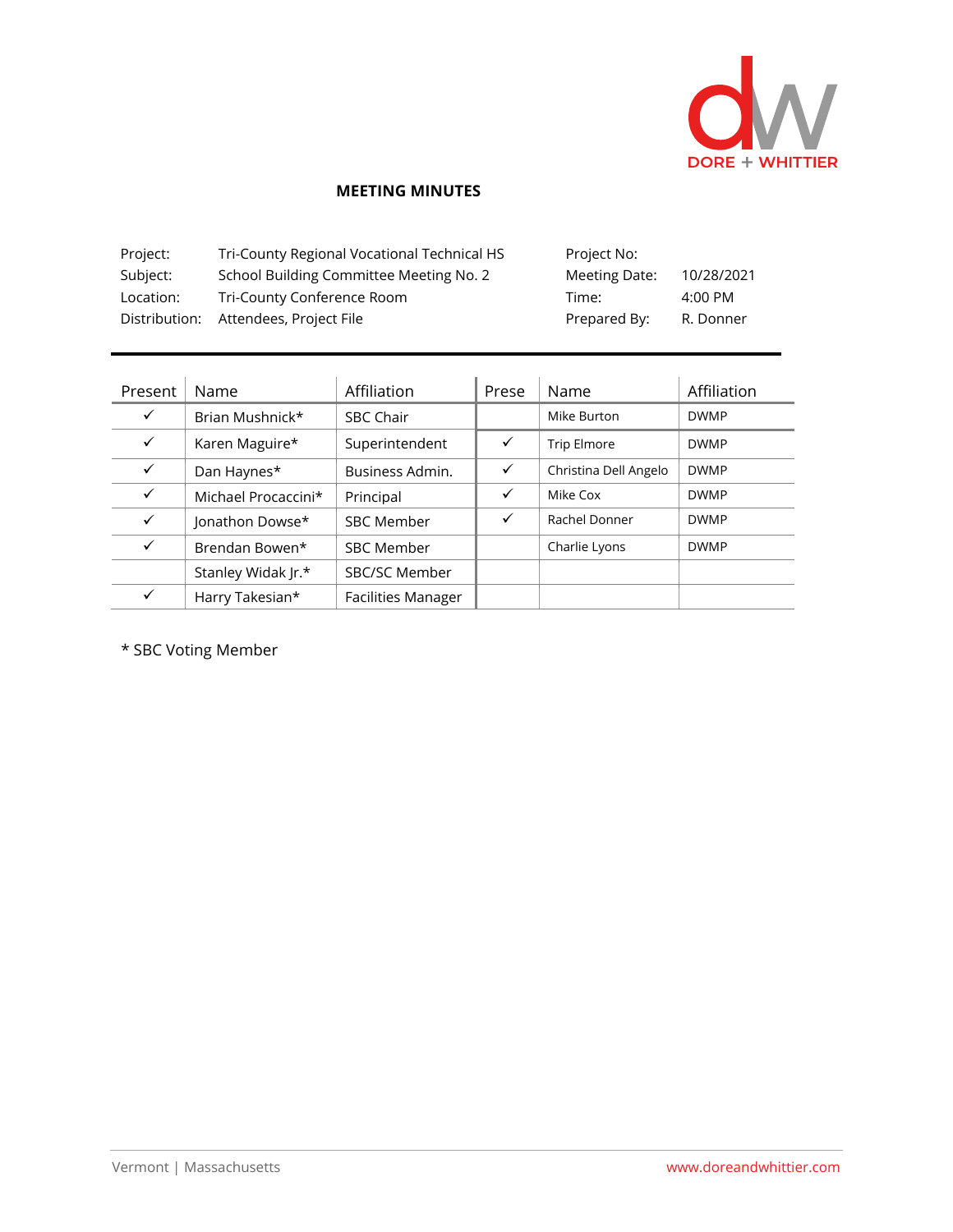| Item No. | Description                                                                                                                                                                                                                                                                                                                                                                                                                                                                                                                                                                                                                                                                                                                                                                                                                                                                                                                                                                                                                                                                                                                                                                                                                                                                                                                                                                                                                                                                                                                                         | Action |
|----------|-----------------------------------------------------------------------------------------------------------------------------------------------------------------------------------------------------------------------------------------------------------------------------------------------------------------------------------------------------------------------------------------------------------------------------------------------------------------------------------------------------------------------------------------------------------------------------------------------------------------------------------------------------------------------------------------------------------------------------------------------------------------------------------------------------------------------------------------------------------------------------------------------------------------------------------------------------------------------------------------------------------------------------------------------------------------------------------------------------------------------------------------------------------------------------------------------------------------------------------------------------------------------------------------------------------------------------------------------------------------------------------------------------------------------------------------------------------------------------------------------------------------------------------------------------|--------|
| 2.1      | Call to Order: 4:08 pm meeting was called to order by SBC Chair B. Mushnick<br>with 7 of 8 voting members in attendance.                                                                                                                                                                                                                                                                                                                                                                                                                                                                                                                                                                                                                                                                                                                                                                                                                                                                                                                                                                                                                                                                                                                                                                                                                                                                                                                                                                                                                            | Record |
| 2.2      | Previous Topics & Approval of September 23, 2021, Meeting Minutes: A<br>motion to approve the 9/23/2021 meeting minutes as submitted made by J.<br>Dowse and seconded by B. Bowen. Discussion: None. Abstentions: All in favor:<br>Motion passes, minutes approved.                                                                                                                                                                                                                                                                                                                                                                                                                                                                                                                                                                                                                                                                                                                                                                                                                                                                                                                                                                                                                                                                                                                                                                                                                                                                                 |        |
| 2.3      | Invoices and Commitments for Approval: A motion was made by J. Dowse<br>and seconded by D. Haynes for the approval of DWMP Invoice No. 1 in the<br>amount of \$10,000.00 Discussion: None. Abstentions: None. All in favor, motion<br>passes.                                                                                                                                                                                                                                                                                                                                                                                                                                                                                                                                                                                                                                                                                                                                                                                                                                                                                                                                                                                                                                                                                                                                                                                                                                                                                                       |        |
| 2.4      | <b>Designer Selection Process/RFS Update:</b>                                                                                                                                                                                                                                                                                                                                                                                                                                                                                                                                                                                                                                                                                                                                                                                                                                                                                                                                                                                                                                                                                                                                                                                                                                                                                                                                                                                                                                                                                                       | Record |
|          | Dates:<br>Designer Walk Through 10/28<br>➤<br>C. Dell Angelo shares today we had our designer walkthrough.<br>$\circ$<br>We had a good group of people. We have several firms who are<br>interested which is good. Also, there are firms that have<br>technical high school experience which is helpful as well.<br>Proposals Due 11/17<br>➤<br>Proposals Review 12/6-12/10<br>➤<br>C. Dell Angelo mentions after the proposals are due, we want to<br>as a group, go through and evaluate the proposals. We can go<br>through the criteria we have outlined for previous projects. This<br>is typically the same information from project to project with<br>some tweaking depending on vocational high school versus<br>elementary school etc. We plan to meet between 12/6 and 12/10<br>to go through the criteria and get your input on what architect<br>you are leaning more towards based on the point system. That<br>will be very helpful for the three members who are going to the<br>DSP because your opinion does matter. You will have 2 points<br>that will go towards their total and that counts. T. Elmore<br>suggests it makes sense to distribute our scoring sheet at the<br>next SBC meeting.<br>DSP Review 12/14<br>⋗<br>DSP Interview and Selection 1/11<br>➤<br>Designer Selection Committee:<br>3 Representatives to represent the District at the MSBA Designer<br>➤<br><b>Selection Panel</b><br>Includes 1 member designated by SC, Superintendent or his/her<br>designee, CEO of the City or Town or his/her designee |        |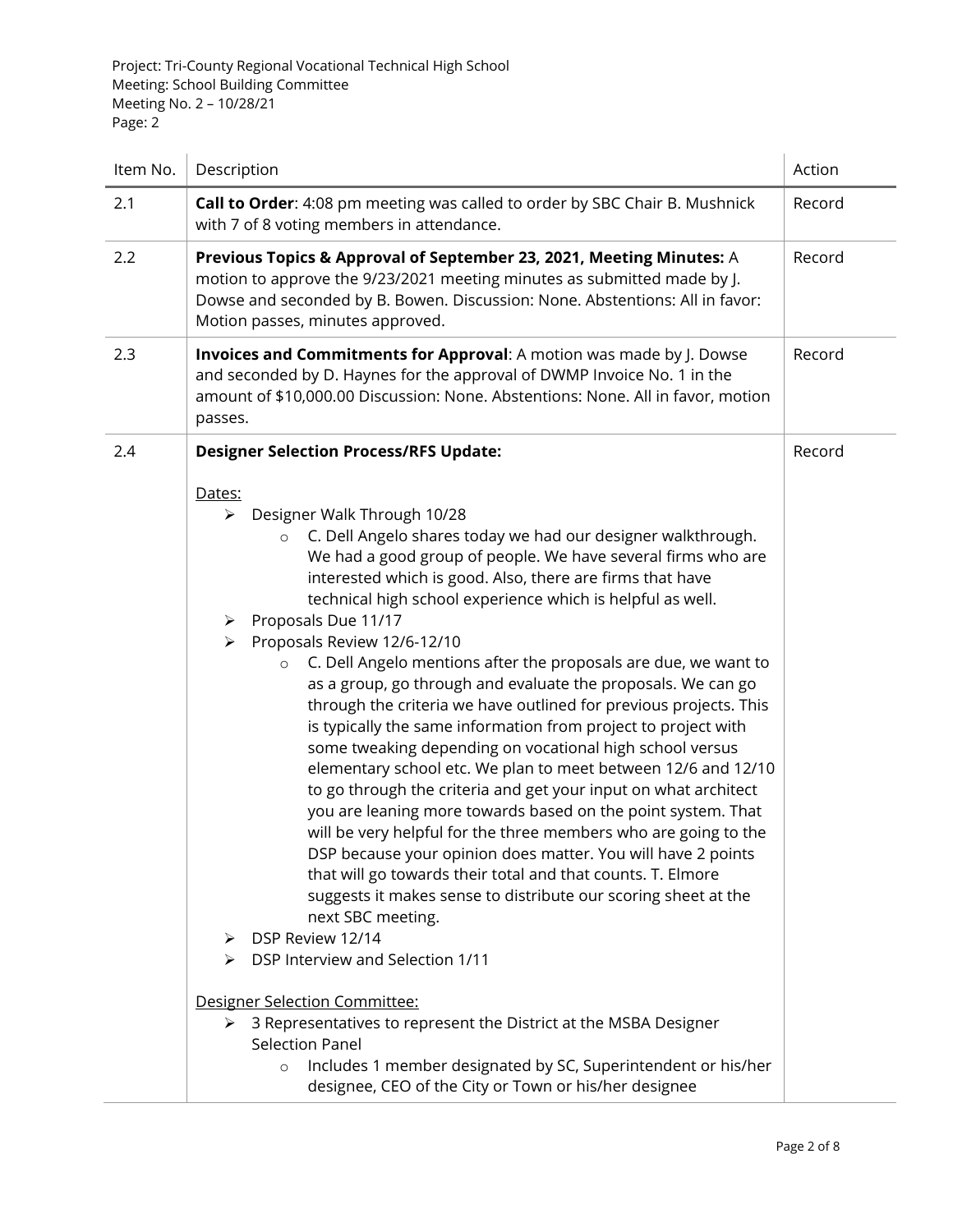## o K. Maguire, B. Mushnick and D. Haynes

## Discussion:

- $\triangleright$  B. Mushnick asks, do you think people who did not take the tour will be interested? T. Elmore responds yes. The walkthrough was not mandatory. Of the firms who attended, we recognized that two have vocational high school experience, DRA and KBA.
- $\triangleright$  B. Mushnick asks will the firms who did not attend go straight off the RFS? T. Elmore explains the RFS included the KBA study which was done in 2016 and there was a lot of information within that. The people who attended today wanted to show their interest. We did not get nearly the number of firms to attend the walkthrough as firms that requested for the RFS. We will have to wait and see what proposals we receive. We are hopeful we will receive 6-8 proposals. If we get less than 3 proposals, we will have a different meeting on November  $18<sup>th</sup>$  since there will be a different process we will have to go through. Proposals are due on November 17<sup>th</sup>. C. Dell Angelo comments we can also reach out to the architects who go to the walkthrough but downloaded and ask if they are interested in this project. We want to make sure we receive a good number of proposals. T. Elmore mentions Perkins Eastman called prior to the RFS going out and they let me know that they would be chasing the job. Perkins Eastman just did Essex Agricultural & Technical Institute in Hathorne, MA. They have Vocational Technical experience, but they did not attend the walkthrough. C. Dell Angelo also mentions another reason why a firm may not submit a proposal is how much work they have in their pipeline.
- $\triangleright$  B. Mushnick asks when reviewing the proposals, do we use your scoring sheet or is it a state mandated scoring sheet? T. Elmore explains typically, the owner does not have independent group score. However, on every project the other SBC members would like to give the three people who are going to the DSP some of their input. We came up with this scoring system. It does not mean that the individuals going to the MSBA must follow it, but they always do. This gives an indication from the rest of the committee what is important. We look at this as an additional step for the overall group so that everybody's opinion becomes known as a collective. Each member will have the ability to submit their individual scores.
- $\triangleright$  B. Mushnick asks is there a reason why a firm would not want our project? Is it too small for some? T. Elmore responds no, it is a goodsized project. It has a lot of variables. This is attractive because of the size of the building. 285,000 square feet is a big project. It has attractiveness there. There is another component that the MSBA is only putting out so many projects a year. They are somewhat handcuffed by sales tax amounts so there is that unsure piece in the marketplace right now. C. Dell Angelo mentions also the DSP tries to make it as fair as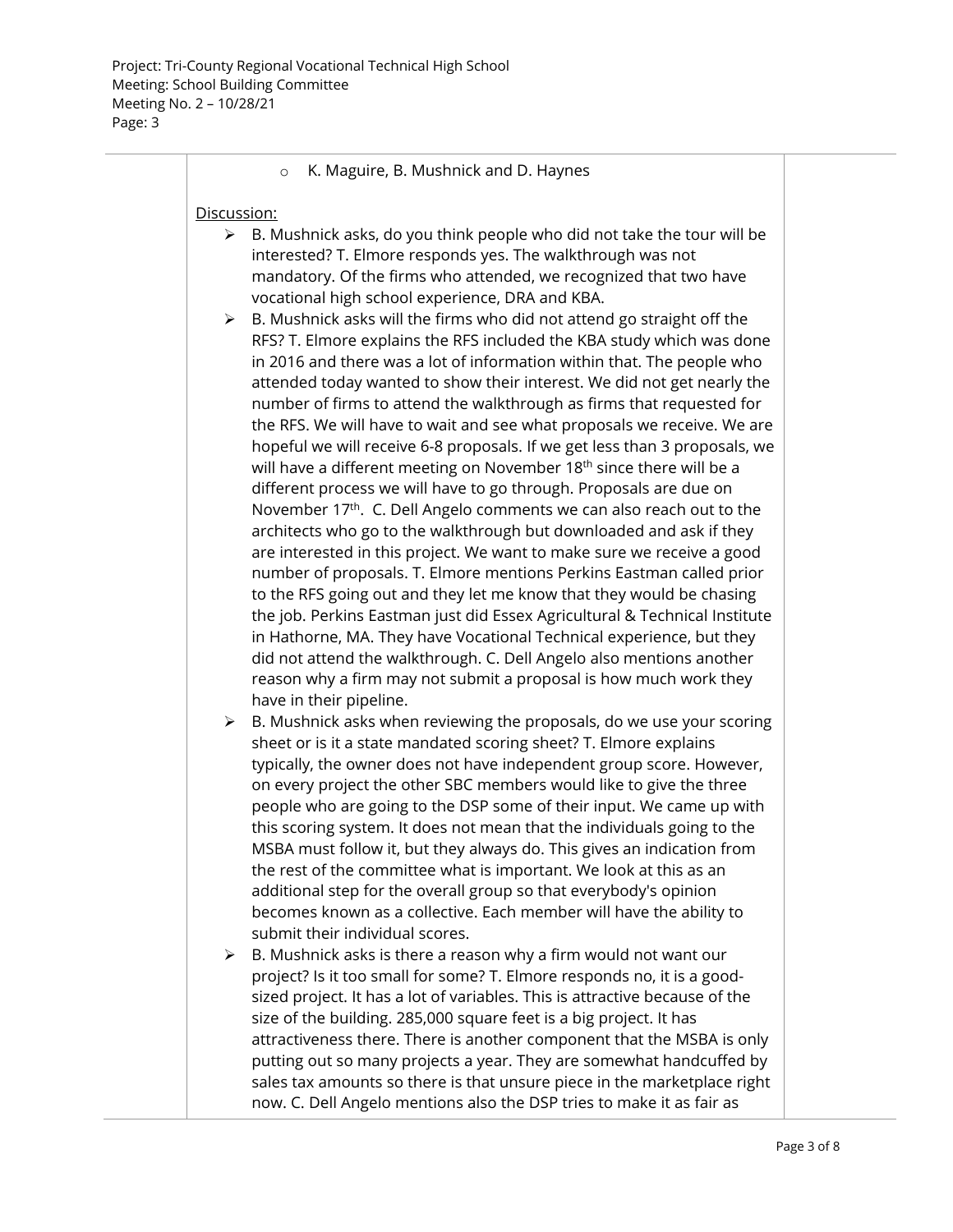$\overline{\phantom{a}}$ 

|     | possible. They do not want to award to a firm that they just gave<br>another project to.<br>K. Maguire asks how many came to the walkthrough today? T. Elmore<br>➤<br>responds the sign in sheet had approximately 15 people but there were<br>about 8 firms. Of the firms, two have vocational experience. There was a<br>local architect out of Franklin who attended. Also, W.T. Rich attended<br>who is a builder along with some other engineering firms. K. Maguire<br>asks was there anyone you did not know other than the Franklin<br>architect? T. Elmore shares I was not familiar with a couple of the<br>engineering firms, but these engineering firms are joining with the<br>architectural firms. They were either viewing for another firm or they<br>are going to market themselves to a firm because this is going to be a<br>big plumbing and piping job if it is a renovation.                                                                                                                                                                                                                                                                                                                                                         |        |
|-----|-------------------------------------------------------------------------------------------------------------------------------------------------------------------------------------------------------------------------------------------------------------------------------------------------------------------------------------------------------------------------------------------------------------------------------------------------------------------------------------------------------------------------------------------------------------------------------------------------------------------------------------------------------------------------------------------------------------------------------------------------------------------------------------------------------------------------------------------------------------------------------------------------------------------------------------------------------------------------------------------------------------------------------------------------------------------------------------------------------------------------------------------------------------------------------------------------------------------------------------------------------------|--------|
| 2.5 | <b>Communication Protocols and Goals Update:</b>                                                                                                                                                                                                                                                                                                                                                                                                                                                                                                                                                                                                                                                                                                                                                                                                                                                                                                                                                                                                                                                                                                                                                                                                            | Record |
|     | Project Website:<br>$\triangleright$ C. Dell Angelo shares we have developed our first project website draft.<br>There is a desktop and mobile version. It is user friendly and a great<br>platform that we started using within our company to develop these<br>project websites. We reviewed this with D. Haynes today and he<br>provided some comments. D. Haynes will also provide us with<br>additional comments once he is able to go over it with K. Maguire. We<br>also plan to send this to Sarah. We want to have this website ready to<br>go by the time we have our designer on board and by the time we have<br>our first community meeting. It is important once the designer comes<br>on board that we are scheduling these quarterly community meetings.<br>We want to get the word out and be as transparent as possibly with the<br>communities making sure we are telling people where we are in the<br>process, what the process looks like and what our goal is. At our next<br>SBC meeting we will have a draft version for all members to review and<br>we can go over project website names. This is an important piece to the<br>communication aspect as far as communicating with the district as well<br>as all the communities. |        |
|     | Questionnaire Feedback:                                                                                                                                                                                                                                                                                                                                                                                                                                                                                                                                                                                                                                                                                                                                                                                                                                                                                                                                                                                                                                                                                                                                                                                                                                     |        |
|     | Electronic mostly preferred<br>≻                                                                                                                                                                                                                                                                                                                                                                                                                                                                                                                                                                                                                                                                                                                                                                                                                                                                                                                                                                                                                                                                                                                                                                                                                            |        |
|     | Goals<br>➤                                                                                                                                                                                                                                                                                                                                                                                                                                                                                                                                                                                                                                                                                                                                                                                                                                                                                                                                                                                                                                                                                                                                                                                                                                                  |        |
|     | Modern facility<br>$\circ$                                                                                                                                                                                                                                                                                                                                                                                                                                                                                                                                                                                                                                                                                                                                                                                                                                                                                                                                                                                                                                                                                                                                                                                                                                  |        |
|     | Updated building envelope<br>$\circ$                                                                                                                                                                                                                                                                                                                                                                                                                                                                                                                                                                                                                                                                                                                                                                                                                                                                                                                                                                                                                                                                                                                                                                                                                        |        |
|     | Efficiency, Safety, ADA<br>$\circ$<br>MEP's                                                                                                                                                                                                                                                                                                                                                                                                                                                                                                                                                                                                                                                                                                                                                                                                                                                                                                                                                                                                                                                                                                                                                                                                                 |        |
|     | $\circ$<br>Plan for the future, not just for today<br>$\circ$                                                                                                                                                                                                                                                                                                                                                                                                                                                                                                                                                                                                                                                                                                                                                                                                                                                                                                                                                                                                                                                                                                                                                                                               |        |
|     | 21 <sup>st</sup> century learning<br>$\circ$                                                                                                                                                                                                                                                                                                                                                                                                                                                                                                                                                                                                                                                                                                                                                                                                                                                                                                                                                                                                                                                                                                                                                                                                                |        |
|     | Maximized accessibility<br>$\circ$                                                                                                                                                                                                                                                                                                                                                                                                                                                                                                                                                                                                                                                                                                                                                                                                                                                                                                                                                                                                                                                                                                                                                                                                                          |        |
|     |                                                                                                                                                                                                                                                                                                                                                                                                                                                                                                                                                                                                                                                                                                                                                                                                                                                                                                                                                                                                                                                                                                                                                                                                                                                             |        |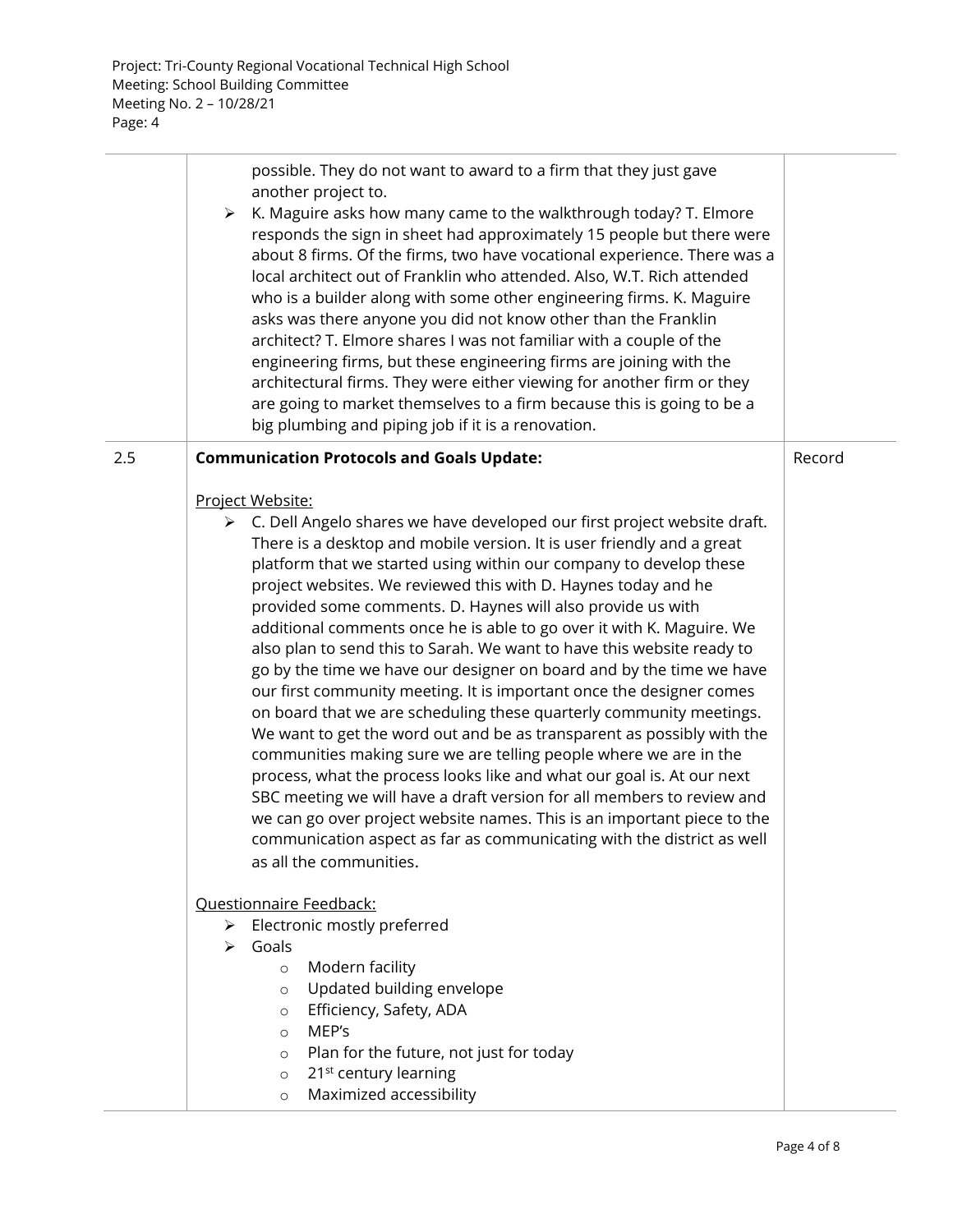|     | Fiscally responsible<br>$\circ$<br>$\triangleright$ C. Dell Angelo will send M. Procaccini and H. Takesian the goals<br>questionnaire.                                                                                                                                                                                                                                                                                                                                                                                                                                                                                                                                                                                                                                                                                                                                                                                                                                                                                                                                                                                            |        |
|-----|-----------------------------------------------------------------------------------------------------------------------------------------------------------------------------------------------------------------------------------------------------------------------------------------------------------------------------------------------------------------------------------------------------------------------------------------------------------------------------------------------------------------------------------------------------------------------------------------------------------------------------------------------------------------------------------------------------------------------------------------------------------------------------------------------------------------------------------------------------------------------------------------------------------------------------------------------------------------------------------------------------------------------------------------------------------------------------------------------------------------------------------|--------|
|     |                                                                                                                                                                                                                                                                                                                                                                                                                                                                                                                                                                                                                                                                                                                                                                                                                                                                                                                                                                                                                                                                                                                                   |        |
|     | <b>SBC Meetings:</b>                                                                                                                                                                                                                                                                                                                                                                                                                                                                                                                                                                                                                                                                                                                                                                                                                                                                                                                                                                                                                                                                                                              |        |
|     | > SBC No. 2 - October 28, 2021-Arch update, goal review, work group<br>formation                                                                                                                                                                                                                                                                                                                                                                                                                                                                                                                                                                                                                                                                                                                                                                                                                                                                                                                                                                                                                                                  |        |
|     | > SBC No. 3 - November 18, 2021-Arch update/proposal review, goal<br>summary, work group update, OPM work plan summary                                                                                                                                                                                                                                                                                                                                                                                                                                                                                                                                                                                                                                                                                                                                                                                                                                                                                                                                                                                                            |        |
|     | > SBC No. 4 - December 16, 2021-DSP update, final goal statement, work<br>group update, budget review                                                                                                                                                                                                                                                                                                                                                                                                                                                                                                                                                                                                                                                                                                                                                                                                                                                                                                                                                                                                                             |        |
|     | > SBC No. 5 - January 13, 2022-Arch contract approval, arch intro, work                                                                                                                                                                                                                                                                                                                                                                                                                                                                                                                                                                                                                                                                                                                                                                                                                                                                                                                                                                                                                                                           |        |
|     | group report                                                                                                                                                                                                                                                                                                                                                                                                                                                                                                                                                                                                                                                                                                                                                                                                                                                                                                                                                                                                                                                                                                                      |        |
|     | > SBC No. 6 - January 27, 2022-Arch/OPM/SBC Kick off, Arch work plan<br>and meeting schedule, budget update, overall schedule review                                                                                                                                                                                                                                                                                                                                                                                                                                                                                                                                                                                                                                                                                                                                                                                                                                                                                                                                                                                              |        |
|     | Discussion:                                                                                                                                                                                                                                                                                                                                                                                                                                                                                                                                                                                                                                                                                                                                                                                                                                                                                                                                                                                                                                                                                                                       |        |
|     | $\triangleright$ D. Haynes comments the initial view of the project website was very                                                                                                                                                                                                                                                                                                                                                                                                                                                                                                                                                                                                                                                                                                                                                                                                                                                                                                                                                                                                                                              |        |
|     | impressive.                                                                                                                                                                                                                                                                                                                                                                                                                                                                                                                                                                                                                                                                                                                                                                                                                                                                                                                                                                                                                                                                                                                       |        |
|     | $\triangleright$ T. Elmore shares if we do not have to interview, the architects contract<br>approval could be moved up to December 16 <sup>th</sup> . It is unlikely to happen,<br>but it is a possibility. B. Bowen asks when would we not interview? T.<br>Elmore explains the DSP will have to vote to go to interview. If they think<br>one firm stands out and it is your recommendation as well, they more<br>forego an interview. Interviews are not mandatory. It is a possibility to<br>go from proposal, to contract, to vote. If one firm has recently done a<br>vocational technical project and you have other firms that have never<br>done a vocational technical project it may be a landslide if they have the<br>availability and the right team. The DSP does recognize these facilities as<br>being different and having uniqueness which is benefitted by a firm who<br>has done a project like this.<br>K. Maguire asks is the DSP the same group of people we met with to<br>≻<br>appoint D+W? T. Elmore responds no, that was the OPM selection<br>committee. I will send you a link of the DSP members. |        |
| 2.6 | <b>Timeline Review:</b>                                                                                                                                                                                                                                                                                                                                                                                                                                                                                                                                                                                                                                                                                                                                                                                                                                                                                                                                                                                                                                                                                                           | Record |
|     | T. Elmore shares a milestone schedule.<br>Hire the Architect<br>➤<br>RFS Issued - 10/20/21<br>$\Omega$<br>Designer Walk Thru - 10/28/21<br>$\circ$<br>Proposals Received - 11/17/21<br>$\circ$<br>District review of Arch Proposals (Mtg date TBD) - 12/6/21-<br>$\circ$                                                                                                                                                                                                                                                                                                                                                                                                                                                                                                                                                                                                                                                                                                                                                                                                                                                          |        |
|     | 12/10/21<br>DSP Proposal review - 12/14/21<br>$\circ$                                                                                                                                                                                                                                                                                                                                                                                                                                                                                                                                                                                                                                                                                                                                                                                                                                                                                                                                                                                                                                                                             |        |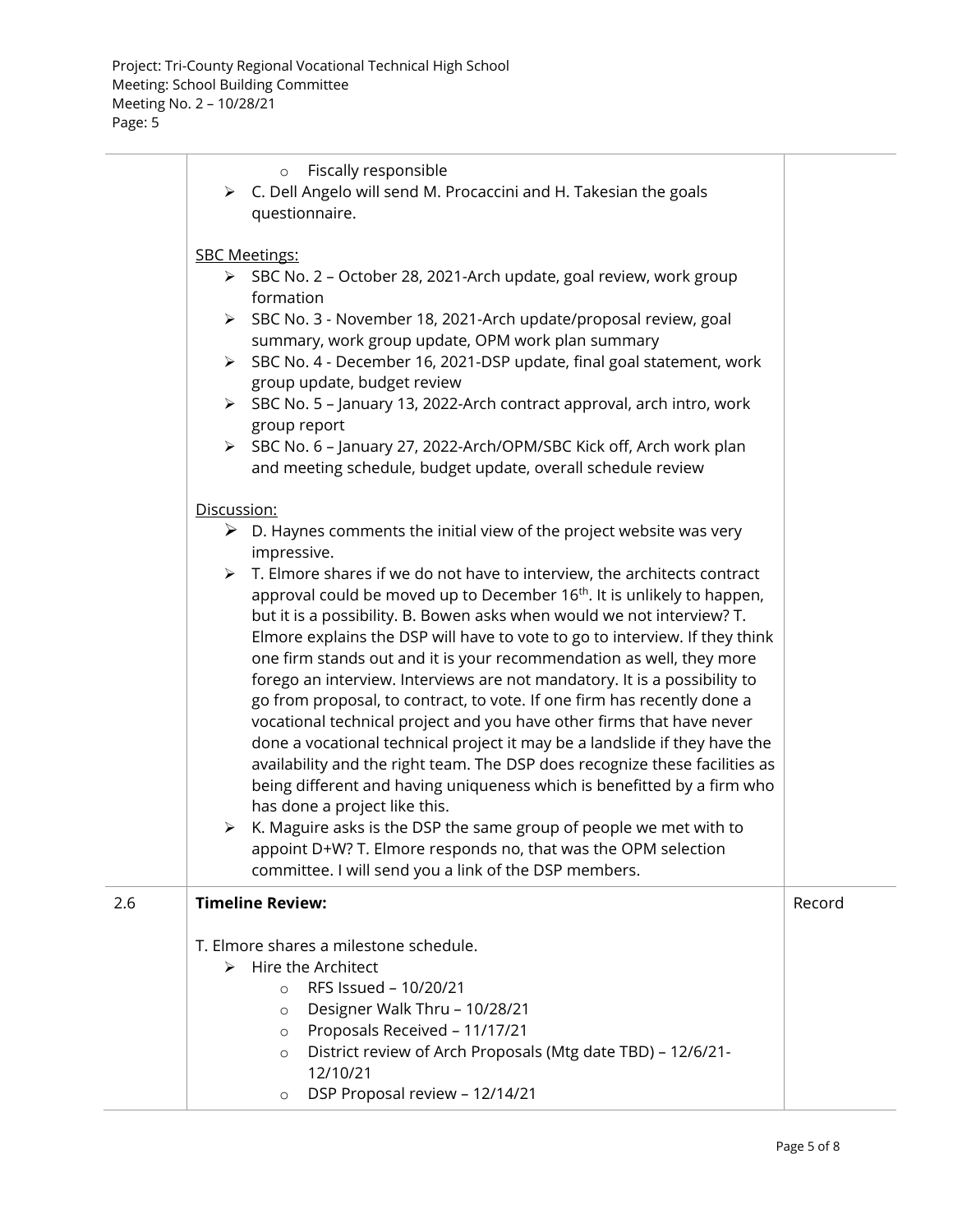|     | DSP Interview and Selection - 1/11/22<br>$\circ$<br>Districts Education Plan Development - 3/10/22<br>≻<br>Feasibility Study<br>≻<br>Existing Conditions - 5/12/22<br>$\circ$<br>Option Development - 8/4/22<br>$\circ$<br>MSBA Preliminary Design Program (PDP) - 8/26/22<br>$\circ$<br>(First Formal submission to MSBA)<br>MSBA Review - 10/4/22<br>$\circ$<br>Development of the Preferred Option - 12/30/22<br>$\circ$<br>MSBA Preferred Schematic Report (PSR) - 1/16/23<br>$\circ$<br>MSBA Review - 2/22/23<br>$\circ$<br>MSBA Board Meeting to enter Schematic Design - 3/9/23<br>$\circ$ |        |
|-----|---------------------------------------------------------------------------------------------------------------------------------------------------------------------------------------------------------------------------------------------------------------------------------------------------------------------------------------------------------------------------------------------------------------------------------------------------------------------------------------------------------------------------------------------------------------------------------------------------|--------|
|     | > Schematic Design<br>DESE Submission - 4/6/23<br>$\Omega$<br>Schematic Design - 6/2/23<br>$\circ$<br>MSBA Schematic Design Review - 7/14/23<br>$\circ$<br>MSBA Board Meeting Approval - 8/25/23<br>$\circ$<br>$\triangleright$ Local Funding<br>District has 120 days to get local funding approved.<br>$\circ$                                                                                                                                                                                                                                                                                  |        |
| 2.7 | <b>Working Groups:</b><br>$\triangleright$ C. Dell Angelo shares from the questionnaires, this is an update on the<br>working groups and the people who want to be part of these different<br>working groups. It is good to have this list because once we get the<br>designer on board we are going to kick off with a lot of these meetings.                                                                                                                                                                                                                                                    | Record |
|     | Educational:<br>$\triangleright$ K. Maguire<br>$\triangleright$ B. Mushnick<br>Facilities:<br>$\triangleright$ K. Maguire<br><b>B.</b> Mushnick<br>J. Dowse<br>B. Bowen<br>≻                                                                                                                                                                                                                                                                                                                                                                                                                      |        |
|     | Executive:<br>K. Maguire<br>≻<br><b>B.</b> Mushnick<br>≻<br><b>Public Relations:</b><br>$\triangleright$ K. Maguire<br>$\triangleright$ B. Mushnick<br>$\triangleright$ J. Dowse                                                                                                                                                                                                                                                                                                                                                                                                                  |        |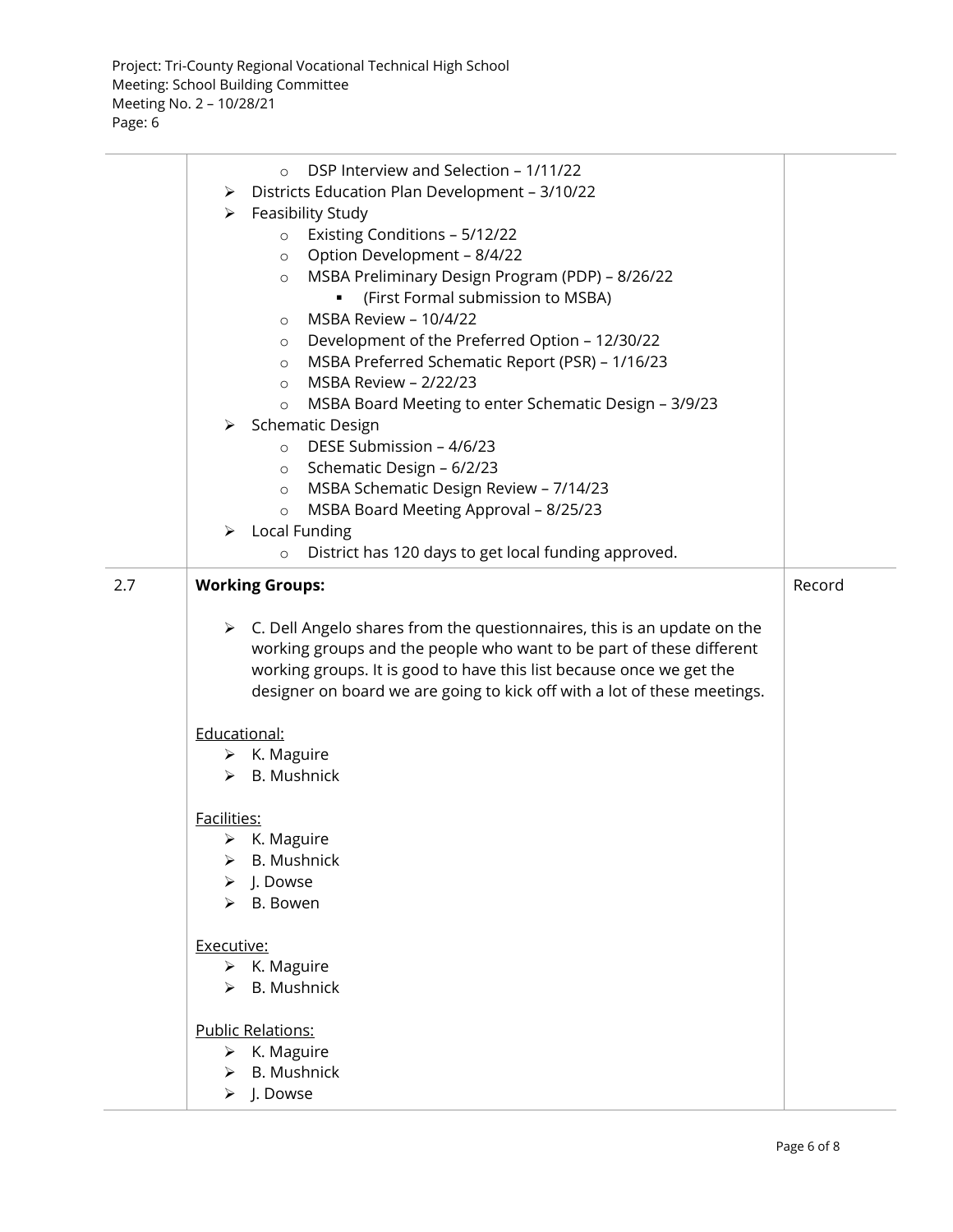Project: Tri-County Regional Vocational Technical High School Meeting: School Building Committee Meeting No. 2 – 10/28/21 Page: 7

|      | D. Haynes<br>➤                                                              |        |
|------|-----------------------------------------------------------------------------|--------|
|      | <b>Financial and Bonding:</b>                                               |        |
|      | $\triangleright$ K. Maguire                                                 |        |
|      | D. Haynes<br>➤                                                              |        |
|      |                                                                             |        |
|      | Design:                                                                     |        |
|      | $\triangleright$ K. Maguire                                                 |        |
|      | B. Bowen<br>➤                                                               |        |
|      |                                                                             |        |
|      | Sustainability:                                                             |        |
|      | $\triangleright$ K. Maguire                                                 |        |
|      | $\triangleright$ B. Bowen                                                   |        |
|      |                                                                             |        |
|      | <b>Discussion:</b>                                                          |        |
|      | None.<br>⋗                                                                  |        |
| 2.8  | <b>Budget Tracking:</b>                                                     | Record |
|      |                                                                             |        |
|      | $\triangleright$ M. Cox provides a budget update.                           |        |
|      | M. Cox will send log-in information to all SBC members to access<br>$\circ$ |        |
|      | this budget at any time.                                                    |        |
|      | M. Cox shares the budget system and explains for the first two<br>$\circ$   |        |
|      | years this budget will be four lines deep. Right now, we only               |        |
|      | have our contract listed. We will eventually have to do a budget            |        |
|      | revision which will move money around from line to line, but we             |        |
|      | will wait until we get the architect on board.                              |        |
|      | T. Elmore comments just to clarify on the budget revision, the<br>$\circ$   |        |
|      | state has a budget system, and their system matches our                     |        |
|      | system. We want to make sure all the money is matching so this              |        |
|      | is a checks and balances type system.                                       |        |
|      |                                                                             |        |
|      | Discussion:                                                                 |        |
|      | B. Mushnick asks do you offer this budget tracking information to the<br>➤  |        |
|      | public? C. Dell Angelo responds we have never been asked to share this      |        |
|      | level of detail. All the public really cares about is the bottom-line       |        |
|      | number.                                                                     |        |
| 2.9  | Other Topics not Reasonably Anticipated 48 hours prior to the Meeting:      | Record |
|      | None.<br>➤                                                                  |        |
| 2.10 | <b>Public Comments:</b>                                                     | Record |
|      | None.<br>➤                                                                  |        |
|      |                                                                             |        |
| 2.11 | <b>Next Meetings:</b>                                                       | Record |
|      | SBC Meeting No. 3 - November 18 <sup>th</sup> at 4:00 pm<br>➤               |        |